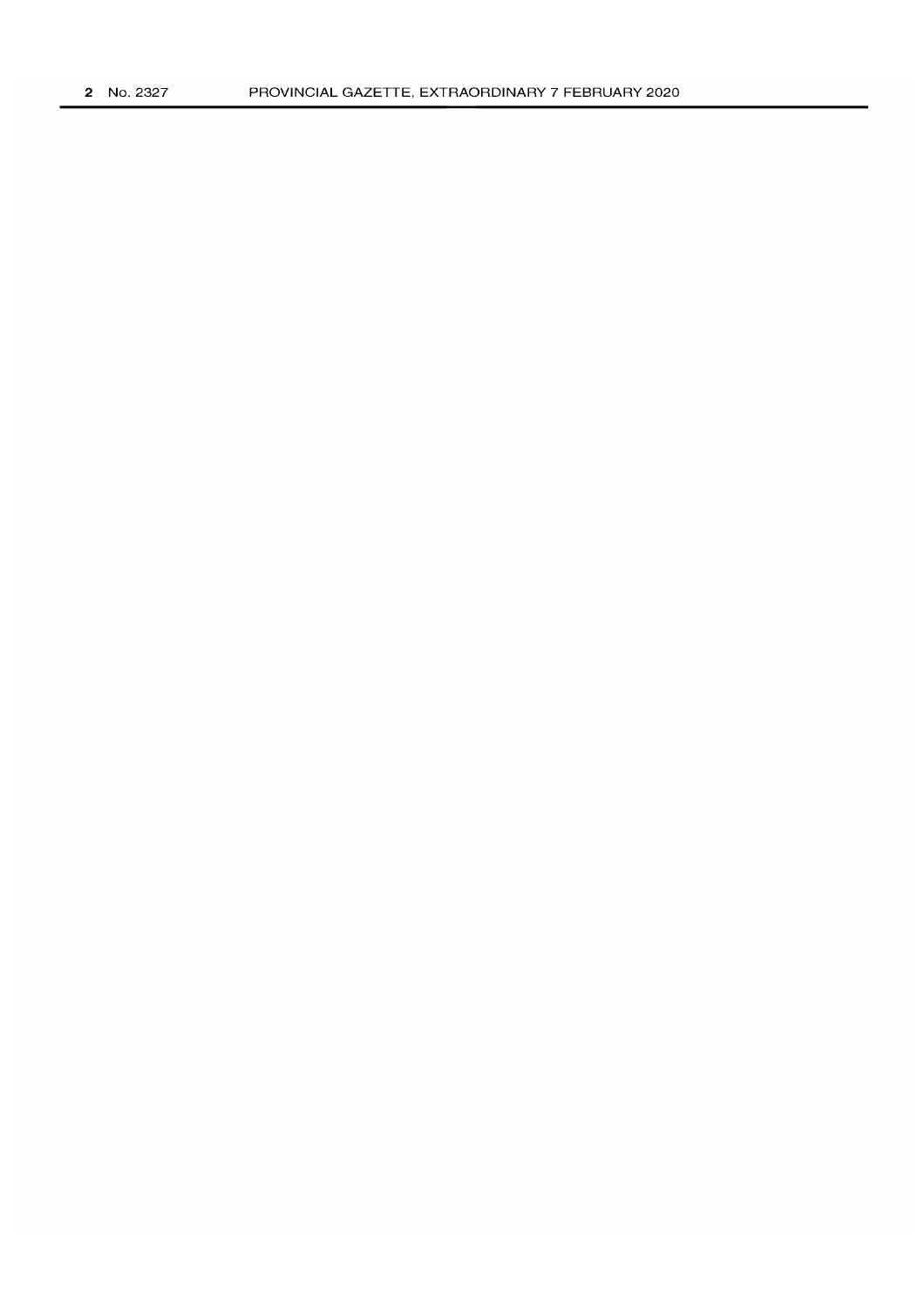# TABLE OF CONTENTS

#### No Page No

# **GENERAL NOTICE I ALGEMENE KENNISGEWINGS**

| 17 | Northern Cape Liquor Act, 2008: Notice of intention to apply in terms of section 20 of the act for license [reg. 4 (1)] | -13 |
|----|-------------------------------------------------------------------------------------------------------------------------|-----|
| 17 | Noord-Kaap Drankwet, 2008: Kennisgewing van voorneme om kragtens artikel 20 van die wet vir n lisensie                  | 13  |
| 18 | Northern Cape Liquor Act, 2008: Notice of intention to apply in terms of section 20 (1) (d) of the act for the          | -15 |
| 18 | Noord-Kaap Drankwet, 2008: Kennisgewing van voorneme om kragtens artikel 20 (1) (d) van die wet vir die                 | 15  |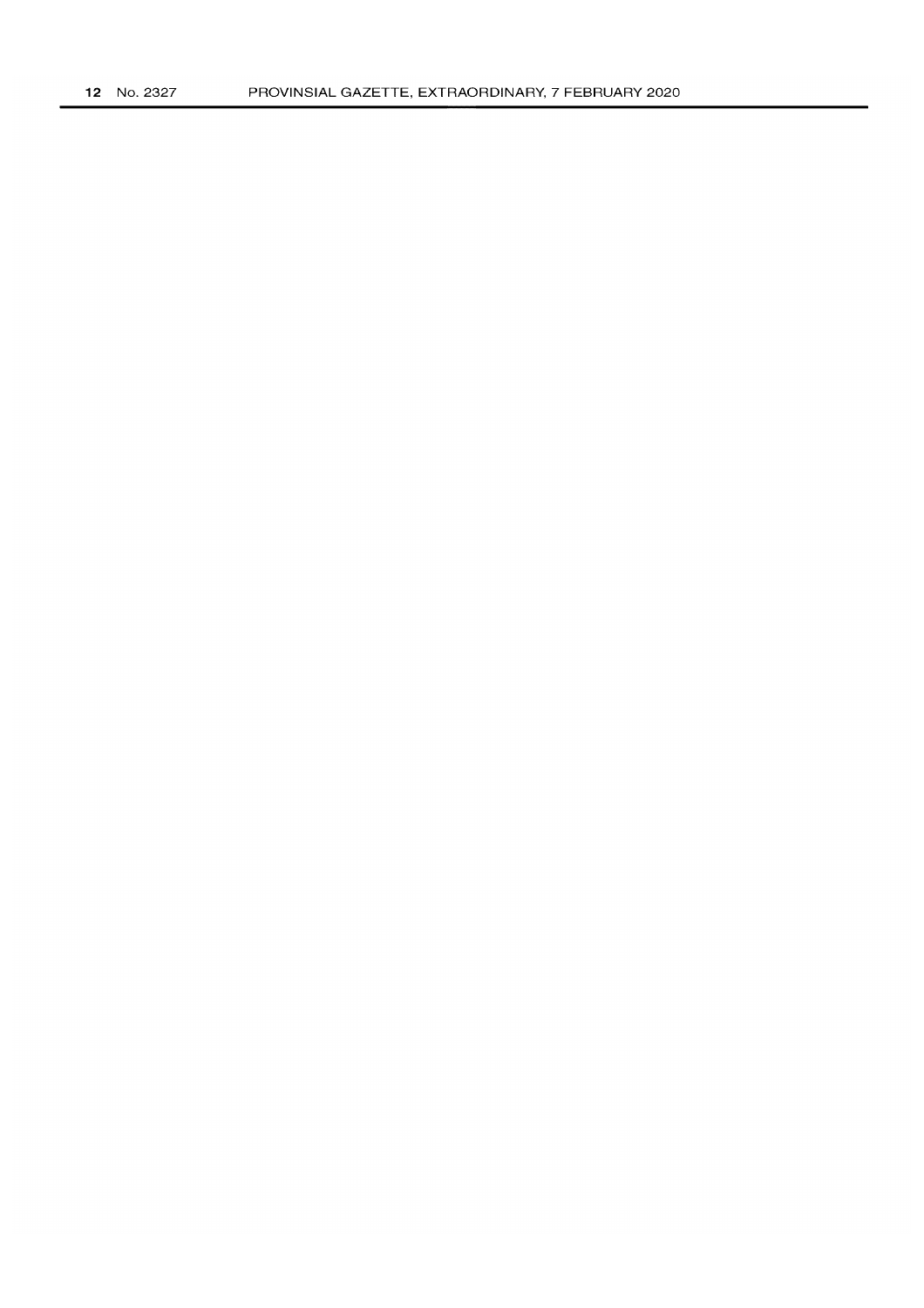# GENERAL NOTICES

## FORM 2

## NOTICE 17 OF 2020

NORTHERN CAPE LIQUOR ACT, 2008: NOTICE OF INTENTION TO APPLY IN TERMS OF SECTION 20 OF THE ACT FOR LICENSE [REG. 4 (1)]

Notice is hereby given that it is the intention to lodge the above-mentioned application, particulars of which appear hereunder, with the Northern Cape Liquor Board.

## **SCHEDULE**

The undermentioned figures used in brackets in the Schedule, have the following meanings:

- $(1)$  = Full name, street and postal address of applicant.
- $(2)$  = Kind of licence applied for.
- $(3)$  = Kind of liquor to be sold.
- $(4)$  = Name under which business is to be conducted and full address of premises.
- $(5)$  = Extra Items to be sold; section 4 (5) (a) and (b).

## SOL PLAATJE

- (1) KALAHARI SOLUTIONS (PTY) LTD, (2014/243524/07), 28 THOMPSON STREET, KIMBERLEY; 28 THOMP-SON STREET, KIMBERLEY.
- (2) RESTAURANT.
- (3) ALL KINDS OF LIQUOR.
- (4) THE AFRO BISTRO, 28 THOMPSON STREET, KIM-BERLEY.
- (5) SECTION 4(5)(a)(b).

## DIKGATLONG MUNICIPALITY

- (1) ANDRIES MARTHINUS DU PREEZ, (571109 5076 086), FARM SPRINGBOKKLOOF, SPITSKOP, DIS-TRICT BARKLY WES; P.O. BOX 127, JAN KEMPDORP, 8550.
- (2) RESTAURANT.
- (3) ALL KINDS OF LlQOUR.
- (4) SPRINGBOKKLOOF GAMELODGE, FARM SPRING-BOKKLOOF, SPITSKOP, DISTRICT BARKLY WES.
- (5) GEEN.

## GAMAGARA

- (1) Atfriendz (Pty) Ltd, (2019/344935/07), 26 Kudu Street, Kathu; 26 Kudu Street, Kathu, 8446.
- (2) Restaurant liquor license i.t.o. Section 16(1 )(b) on-consumption.
- (3) All kinds of liquor.
- (4) At Friendz Cafe and Coffee Shop, Erf 694, c/o Hendrik van Eck Road and Ian Flemming Street, Kathu.

# ALGEMENE KENNISGEWINGS

## VORM2

## KENNISGEWING 17 OF 2020

NOORD-KAAP DRANKWET, 2008: KENNISGEWING VAN VOORNEME OM KRAGTENS ARTIKEL 20 VAN DIE WET VIR N LISENSIE AANSOEK TE DOEN [REG. 4 (1)]

Kennis geskied hiermee dat dit die voorneme is om die bo-genoemde aansoek, waarvan besonderhede hieronder verskyn, by die Noord-Kaap Drankraad in te dien.

### BYLAE

- Onderstaande syfers, wat tussen hakies in die Bylae gebruik word, het die volgende betekenisse:
	- (1) = Volledige naam, straat- en posadres van aansoeker.
	- (2) = Soort lisensie waarvoor aansoek gedoen word.
	- (3) = Soort drank wat verkoop sal word.
	- (4) = Naam waaronder besigheid gedoen sal word en volledige adres van perseel.
	- (5) = Ekstra items wat verkoop kan word; artikel 4 (5)(a) en (b).

## SOL PLAATJE

- (1) KALAHARI SOLUTIONS (PTY) LTD, (2014/243524/07), 28 THOMPSON STREET, KIM-BERLEY; 28 THOMPSON STREET, KIMBERLEY.
- (2) RESTAURANT.
- (3) ALL KINDS OF LIQUOR.
- (4) THE AFRO BISTRO, 28 THOMPSON STREET, KIM-BERLEY.
- (5) SECTION 4(5)(a)(b).

### DIKGATLONG MUNISIPALITEIT

- (1) ANDRIES MARTHINUS DU PREEZ, (571109 5076 086), PLAAS SPRINGBOKKLOOF, SPITSKOP, DIS-TRIK BARKLY WES; POSBUS 127, JAN KEMP-DORP, 8550.
- (2) RESTAURANT.
- (3) ALLE SOORTE DRANK.
- (4) SPRINGBOKKLOOF GAMELODGE, PLAAS SPRINGBOKKLOOF, SPITSKOP, DISTRIK BARKLY WES.
- (5) GEEN.

## GAMAGARA

- (1) Atfriendz (Pty) Ltd, (2019/344935/07), Kudustraat 26, Kathu; Kudustraat 26, Kathu, 8446.
- (2) Restaurant dranklisensie i.t.v. Artikel 16(1)(b) binneverbruik.
- (3) Aile soorte drank.
- (4) At Friendz Cafe and Coffee Shop, Erf 694, h/v Hendrik can Eckpad en Ian Flemmingstraat, Kathu.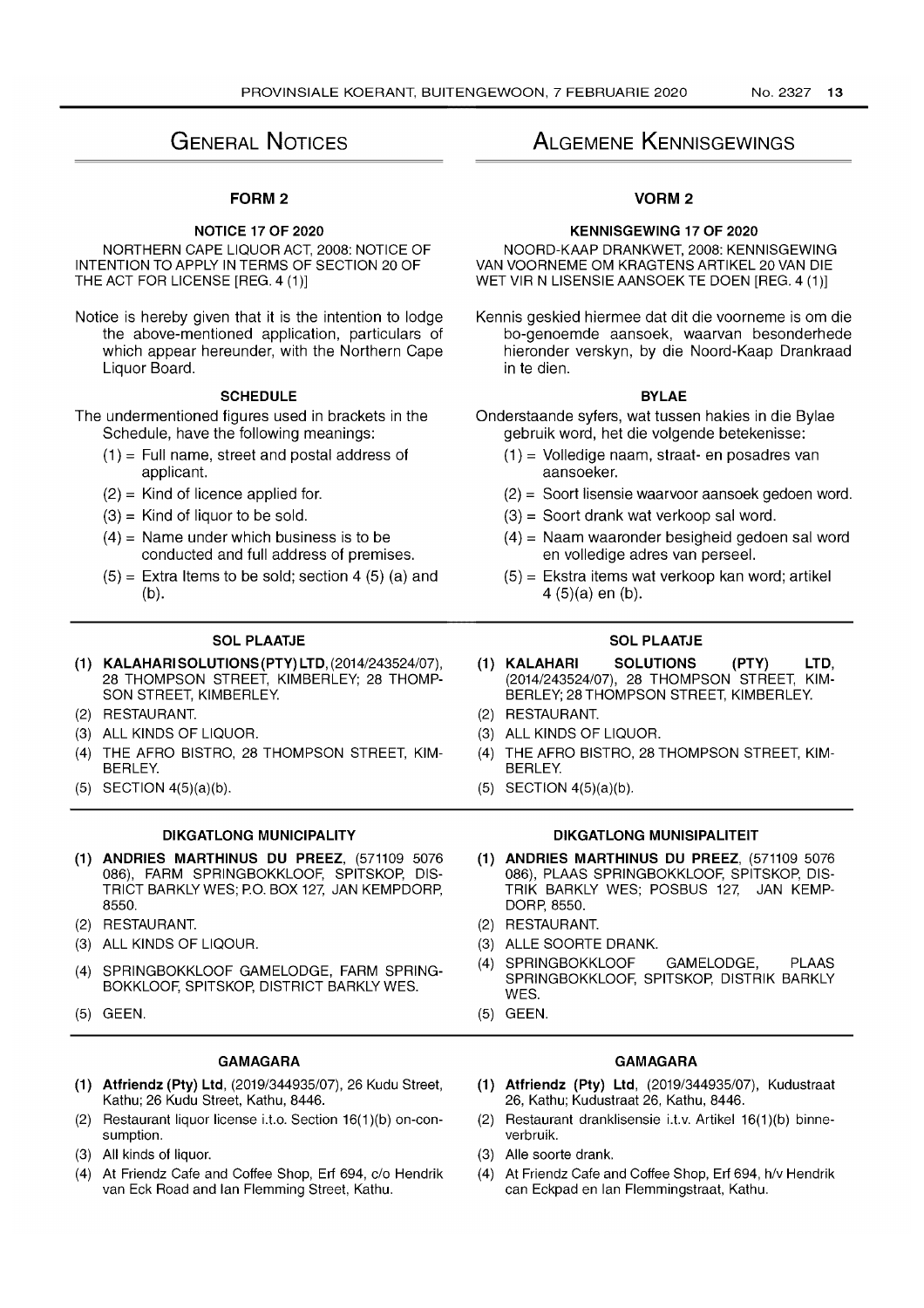(5) Other business i.t.o. Section 4(5)(a).

## GA-SEGONYANE

- (1) SEGUMOTSI GENERAL TRADING ENTERPRISE CC, (2004015298/23), 87 MAIN ROAD, KURUMAN; 87 MAIN ROAD, KURUMAN.
- (2) RESTAURANT.
- (3) ALL KINDS OF LIQUOR.
- (4) CAFE PALERMO, 87 MAIN ROAD, KURUMAN.
- (5) SECTION 4(5)(a)(b).

#### JOE MOROLONG

- (1) THAPELO ANDREW EYMAN, (8803225730083), NEW STANDS, A47A, KAMPANENG VILLAGE, DITHAKONG, KURUMAN; NEW STANDS, A47A, KAM-PANENG VILLAGE, DITHAKONG, KURUMAN.
- (2) TAVERN.
- (3) ALL KINDS OF LIQUOR.
- (4) LITTLE ROSE, NEW STANDS, A47A, KAMPANENG VILLAGE, DITHAKONG, KURUMAN.
- (5) SECTION 4(5)(a)(b).

#### JOE MOROLONG MUNICIPALITY

- (1) KABELO MATTHEWS PHUDUHUDU, (710405 5746 088), STAND NUMBER: E545, CASSEL VILLAGE
- KURUMAN, 8460; PO BOX 1877, VRYBURG, 8600.
- (2) LlQOUR LICENSE.
- (3) SPIRITS, BEER AND WHISKEYS.
- (4) MRAZA'S TAVERN, STAND NUMBER:E545, CASSEL VILLAGE
- KURUMAN, 8460.
- (5) N/A.

#### KAMIESBERG LOCAL MUNICIPALITY

- (1 ) ANNEMIE LOOTS, (690914 0220 084), FARM BO-VLEI, REMAINDER OF PORTION 1 OF FARM DE KUILEN NO. 451; KAMIESKROON, 8241; PO BOX 62, KAMIESKROON, 8241.
- (2) LIQUOR STORE LICENSE.
- (3) ALL KINDS OF LIQUOR.
- (4) BO-VLEI LIQUOR STORE, ERF 451, FARM BO-VLEI, REMAINDER OF PORTION 1 OF FARM DE KUILEN, KAMIESKROON,8241.
- (5) CIGARETTES AND AIRTIME.

#### SOL PLAATJIE

- (1) RAND SAMBITIONTRADING CC, (2010/113284/2010), 86 DU TOITSPAN ROAD
- KIMBERLEY,8301; 12 THALIA STREET, HERLEAR, KIM-BERLEY.8301.
- (2) NIGHT CLUB.
- (3) ALL KINDS.
- (4) LUCID LOUNGE, 86 DU TOITSPAN ROAD, KIMBER-LEY,8301.
- (5) SECTION 4(5)(A) & (B).

(5) Ander besigheid i.t.v. Artikel 4(5)(a).

### GA-SEGONYANE

- (1) SEGUMOTSI GENERAL TRADING ENTERPRISE CC, (2004015298/23), 87 MAIN ROAD, KURUMAN; 87 MAIN ROAD, KURUMAN.
- (2) RESTAURANT.
- (3) ALL KINDS OF LIQUOR.
- (4) CAFE PALERMO, 87 MAIN ROAD, KURUMAN.
- (5) SECTION 4(5)(a)(b).

#### JOE MOROLONG

- (1) THAPELO ANDREW EYMAN, (8803225730083), NEW STANDS, A47A, KAMPANENG VILLAGE, DITHAKONG, KURUMAN; NEW STANDS, A47A, KAMPANENG VILLAGE, DITHAKONG, KURUMAN.
- (2) TAVERN.
- (3) ALL KINDS OF LIQUOR.
- (4) LITTLE ROSE, NEW STANDS, A47A, KAMPANENG VILLAGE, DITHAKONG, KURUMAN.
- (5) SECTION 4(5)(a)(b).

#### JOE MOROLONG MUNICIPALITY

- (1) KABELO MATTHEWS PHUDUHUDU, (7104055746 088), STAND NUMBER: E545, CASSEL VILLAGE
- KURUMAN, 8460; PO BOX 1877, VRYBURG, 8600.
- (2) LlQOUR LICENSE.
- (3) SPIRITS, BEER AND WHISKEYS.
- (4) MRAZA'S TAVERN, STAND NUMBER:E545, CAS-SEL VILLAGE

KURUMAN, 8460.

(5) N/A.

#### KAMIESBERG PLAASLIKE MUNISIPALITEIT

- (1 ) ANNEMIE LOOTS, (690914 0220 084), PLAAS BO-VLEI, RESTANT VAN GEDEELTE 1 VAN PLAAS DE KUILEN NR. 451, KAMIESKROON, 8241; POSBUS 62, KAMIESKROON, 8241.
- (2) DRANKWINKEL LlSENSIE.
- (3) ALLE SOORTE DRANK.
- (4) BO-VLEI DRANKWINKEL, ERF 451, PLAAS BO-VLEI, RESTANT VAN GEDEELTE 1 VAN PLAAS DE KUILEN, KAMIESKROON, 8241.
- (5) SIGARETTE EN LUGTYD.

## SOL PLAATJIE

- (1) RAND S AMBITION TRADING CC, (2010/113284/2010),86 DU TOITSPAN ROAD
- KIMBERLEY,8301; 12 THALIA STREET, HERLEAR, KIM-BERLEY.8301.
- (2) NIGHT CLUB.
- (3) ALL KINDS.
- (4) LUCID LOUNGE, 86 DU TOITSPAN ROAD, KIMBER-LEY,8301.
- (5) SECTION 4(5)(A) & (B).